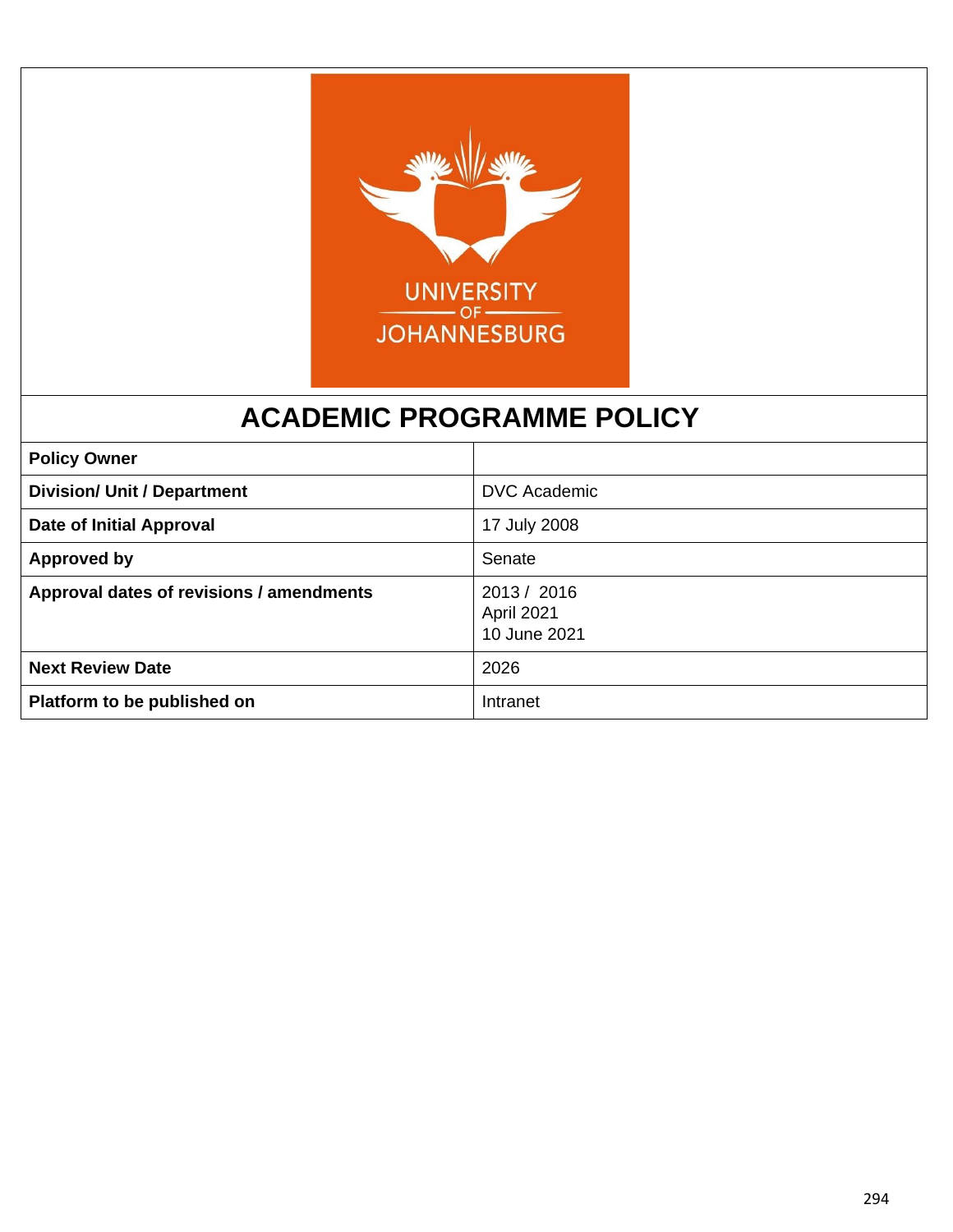# **CONTENTS**

| 6. PREREQUISITES FOR ACADEMIC PROGRAMME DESIGN AND DEVELOPMENT  3  |  |
|--------------------------------------------------------------------|--|
|                                                                    |  |
|                                                                    |  |
| 9. MANAGEMENT OF QUALITY IN THE DEVELOPMENT AND DESIGN OF ACADEMIC |  |
|                                                                    |  |
|                                                                    |  |
|                                                                    |  |
|                                                                    |  |
|                                                                    |  |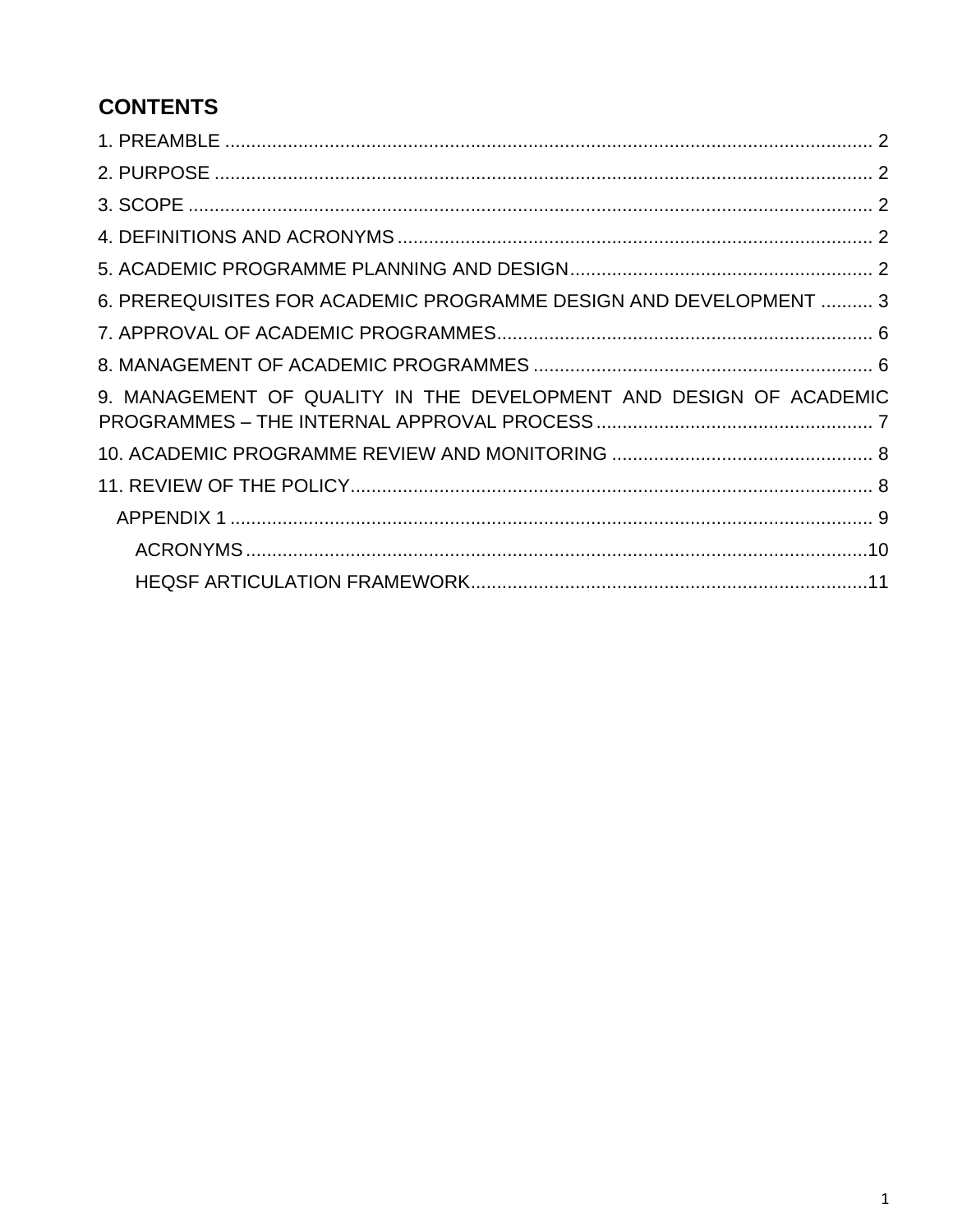## <span id="page-2-0"></span>**1. PREAMBLE**

The University of Johannesburg offers a wide range of academic programmes, from vocational, career-focused, and professional programmes to general formative qualifications and postgraduate degrees, all of which address national and regional imperatives, support transformation of the higher education (HE) system and advance the values of freedom, democracy, equality, and human dignity.

Central to the University's mission of "inspiring its community to transform and serve humanity through innovation and the collaborative pursuit of knowledge" is the quality of its programmes and a commitment to offering academic programmes that have international standing and a high national reputation based on their rigour, relevance, and academic quality. The intention of this policy is to ensure that programmes are developed and approved on the basis of sound curriculum principles, good design and appropriate structure, and in compliance with internal quality provisions and external regulatory requirements. Further, it aims to ensure consistently high quality in the delivery and monitoring of programmes and learning activities across all faculties / College and campuses.

## <span id="page-2-1"></span>**2. PURPOSE**

### **The purpose of this policy is to:**

- 2.1Establish a clear framework of regulations, guidelines and procedures within which programmes are designed and managed by faculties / college so that these are consistent with national requirements and disciplinary demands.
- 2.2Provide guidelines for the planning, development, design, and implementation of academic programmes to ensure quality in the management of these programmes taking into account Higher Education Qualification Sub-Framework (HEQSF) (CHE, 2013) requirements, national standards, and / or professional bodies' requirements.
- 2.3Ensure that all applications for new academic programmes, or amendments to existing academic programmes, are consistent with the provisions of the. HEQSF.

## <span id="page-2-2"></span>**3. SCOPE**

This policy applies to all learning programmes leading to a qualification on the NQF offered by the University, leading to a certificate awarded and/or a certificate issued by the University.

### <span id="page-2-3"></span>**4. DEFINITIONS AND ACRONYMS**

Definitions and acronyms are attached as Appendix 1 of this document.

### <span id="page-2-4"></span>**5. ACADEMIC PROGRAMME PLANNING AND DESIGN**

5.1The planning, development and design of all higher education programmes and qualifications must conform to the requirements of the HEQSF and the Minimum Admission Requirements for Higher Certificate, Diploma and Bachelor's Degree Programmes requiring a National Senior Certificate (NSC) (2008) as well as the nationally recognised guidelines including the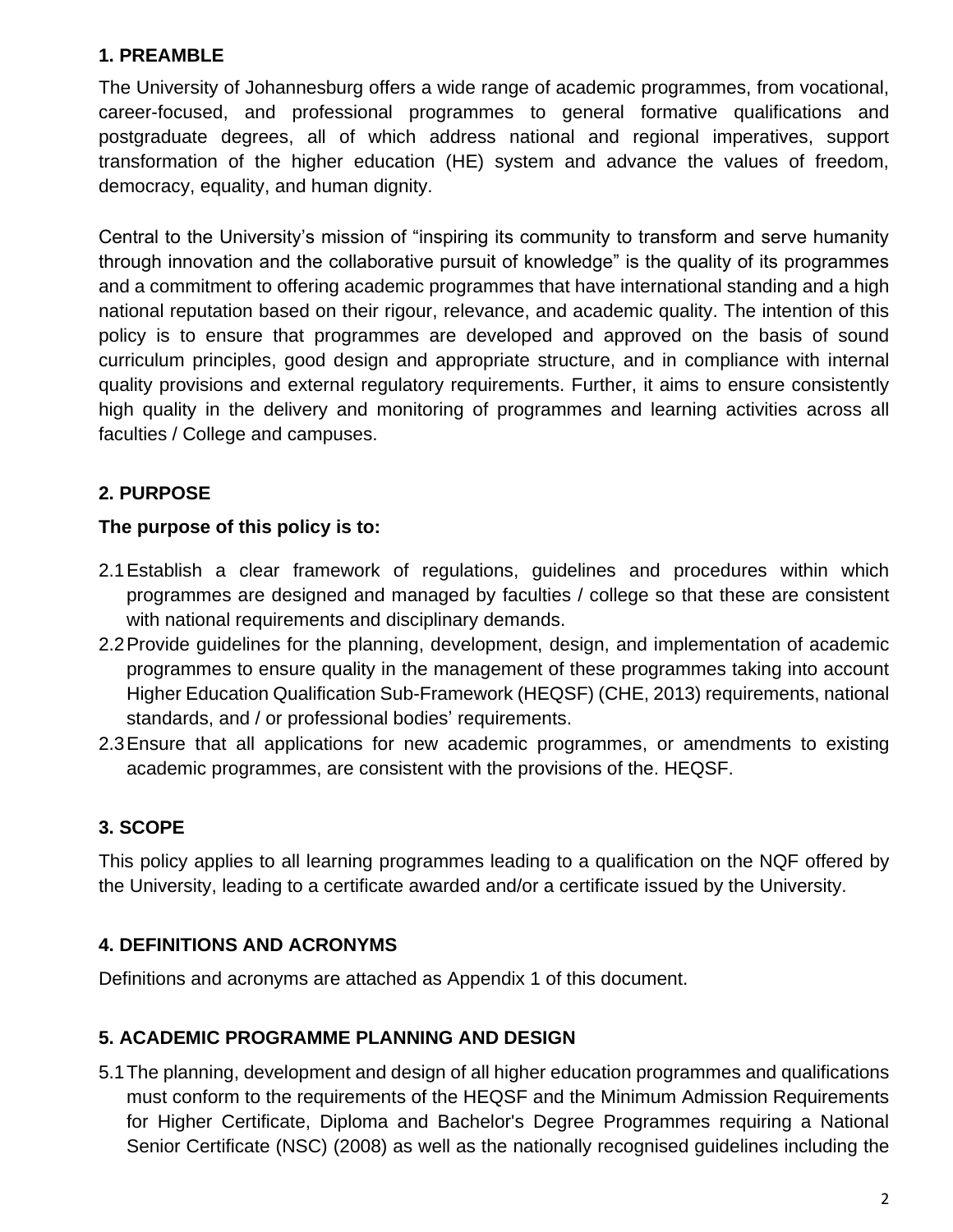HEQC Criteria for Programme Accreditation (2004), and with the developed national programme standards, where relevant.1

- 5.2 Where applicable, the planning, development, and design of HE programmes and qualifications as well as HE admission policies, should comply with the requirements of the relevant statutory and / or non-statutory professional bodies.
- 5.3 As required by the HEQC Accreditation Criteria, academic programmes should align to the vision, mission, values, and strategic objectives of the University.
- 5.4 Academic programmes should align with faculty/College strategic plans and be based on established and contemporary research.
- 5.5 Programmes must be coherently designed to ensure constructive alignment of the curriculum in terms of the purpose of the programme, exit-level outcomes, assessment criteria, the learning content of modules, module learning outcomes, and teaching, learning and assessment opportunities and strategies. A learning guide, per module is required and must comply with the UJ Teaching and Learning Policy and the Policy on Learning Support Materials.
- 5.6 As a public higher education institution, the University is restricted to NQF levels 5 to 10 in accordance with the Higher Education Act 101 of 1997.

#### <span id="page-3-0"></span>**6. PREREQUISITES FOR ACADEMIC PROGRAMME DESIGN AND DEVELOPMENT**

#### **6.1 Naming of qualifications**

The HEQSF provides eleven higher education qualification types mapped onto the six levels (5 to 10) of the NQF. Some qualification types have specific variants. The framework comprises the following qualification types:

| <b>Qualification</b>                | <b>NQF</b>     | <b>Credits</b> |     |
|-------------------------------------|----------------|----------------|-----|
| <b>Undergraduate</b>                |                |                |     |
| <b>Higher Certificate</b>           | 5              | 120            |     |
| <b>Advanced Certificate</b>         | 6              | 120            |     |
| Diploma                             |                | 240            | 360 |
| <b>Advanced Diploma</b>             | $\overline{7}$ | 120            |     |
| <b>Bachelor's Degree</b>            |                | 360            | 480 |
| <b>Bachelor's Degree</b>            | 8              | 480            |     |
| <b>Postgraduate</b>                 |                |                |     |
| Postgraduate Diploma                | 8              | 120            |     |
| <b>Bachelor Honours Degree</b>      |                |                |     |
| Master's Degree                     | 9              | 180            |     |
| <b>Professional Master's Degree</b> |                |                |     |
| <b>Doctoral Degree</b>              | 10             | 360            |     |
| <b>Professional Doctorate</b>       |                |                |     |

 $1$  All relevant documents, guidelines and templates for the design, approval and submission of new programmes / qualifications are available on the UJ Intranet.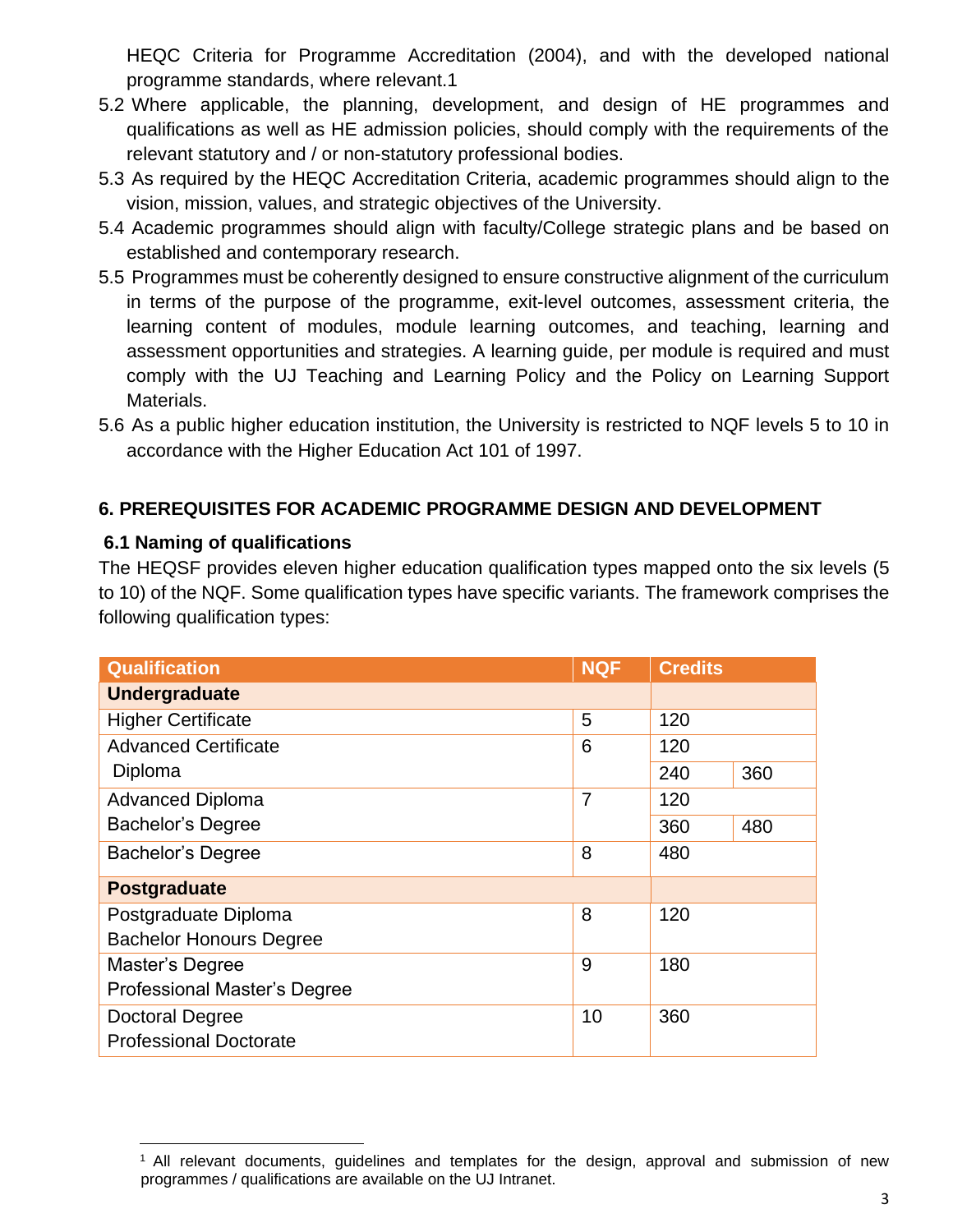#### **6.2 Programme Structure**

An academic programme comprises a defined number of modules: it must have a core component and may have fundamental and/or elective components) each providing their own learning outcomes, and assessment criteria aligned to the purpose and exit-level outcomes of the programme. The modules comprising a programme must be placed on an appropriate NQF level and allocated credit values related to the complexity and demands of that NQF level, as well as the outcomes and content of the module.

#### **6.2.1 NQF levels of programmes and modules**

NQF level descriptors provide statements of the expected learning at each successive level. NQF levels provide for learning pathways and articulation into other programmes.

#### **6.2.2 Credit Values**

- (a) The HEQSF recognises credits as a measure of the volume of learning required for a qualification, quantified as the number of notional hours (NH) required for achieving the learning outcomes specified for the qualification. The credit value of a qualification derives from the HEQSF and does so irrespective of the mode of delivery. The achievement of the expected learning outcomes is demonstrated through meeting the appropriate assessment criteria. Note also: credits at the same NQF level indicate learning of a particular cognitive demand, however modules and credits are not necessarily directly interchangeable within a particular level, as they serve the purpose of a particular qualification and its outcomes. Thus, for example, credits /modules in a Higher Certificate at NQF Level 5 are not necessarily interchangeable with NQF Level 5 credits in the first year of study in a degree programme.
- (b) The volume of learning required for a qualification is specified in the HEQSF in terms of the total minimum number of credits required, and the minimum credits required at the exit level. In general, the number of credits required at the exit level of a qualification is 120. For example, 120 credits at NQF level 5 are required for a Higher Certificate; 120 credits at NQF level 7 are required for a degree.
- (c) NQF levels are indicators of complexity and intellectual demand: a qualification that requires 120 credits at NQF Level 7 means that students are to complete 1200 hours of work at NQF Level 7.
- (d) In undergraduate programmes, the accepted average workload for students is 40 hours per week. An academic year equates to 120 credit points, or the equivalent of 1200 NH. (Certain programmes may exceed this allocation, for example, in the clinical fields.)

### **6.2.3 Credit allocation**

- (a) Credit values are allocated in accordance with HEQSF guidelines per qualification type. Additional requirements may be set by statutory bodies and / or the University.
- (b) All UJ modules are one academic semester or a year in duration. Modules may stretch over the full semester and carry half the credit value of a full semester module.
- (c) As far as possible, modules at the same level and of the same duration within a programme should carry equal credit values across programmes, faculties and campuses. The faculty / College responsible for the module determines its credit value.
- (d) In three-year programmes, the minimum total credits required is 360, and the total credit value should not exceed 400 unless specified by professional body regulations, or where the programme requires three major specialisations. (These are the only exceptions.)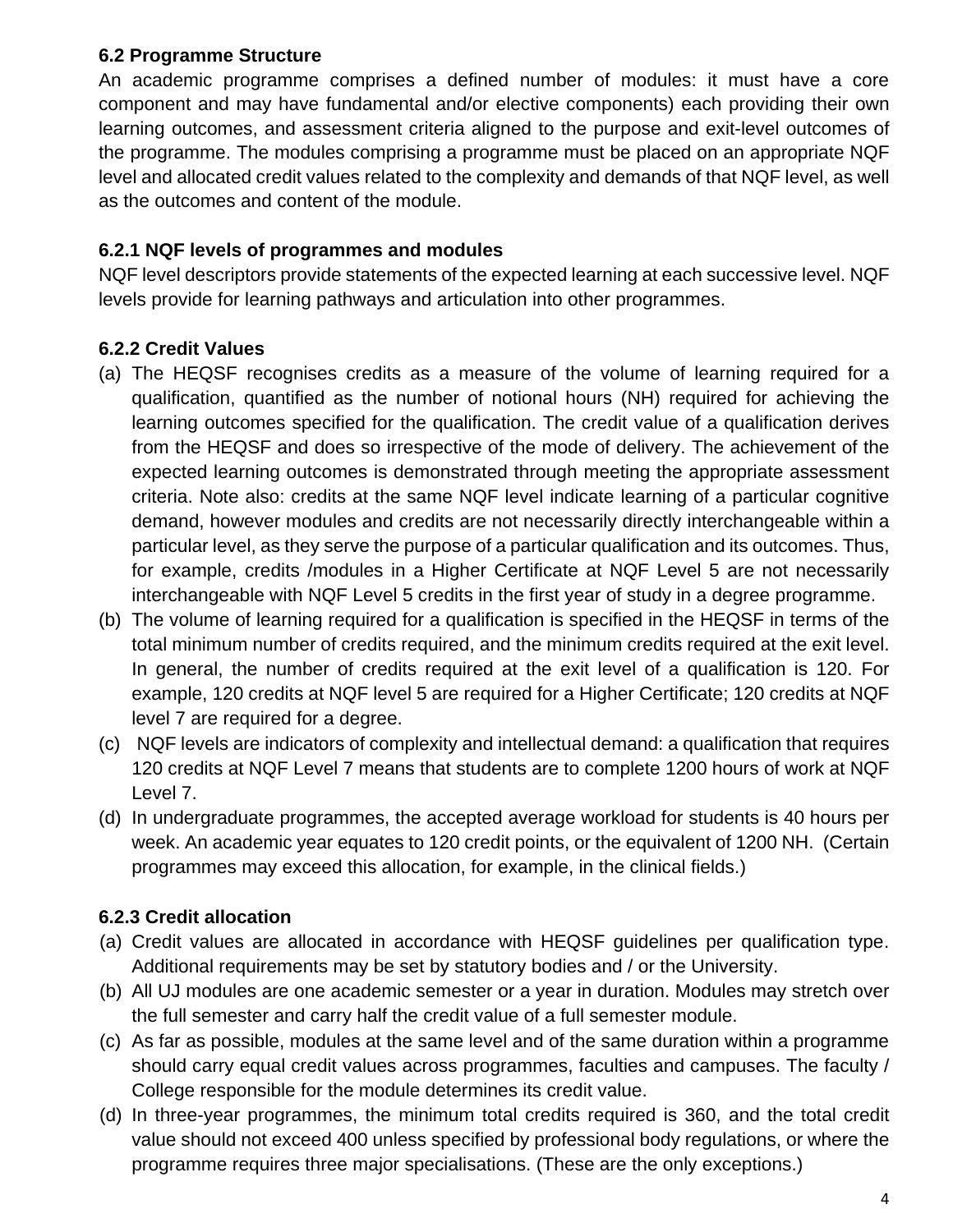(e) In four-year programmes, the minimum credits required is 480, and the total credit value should not exceed 530 unless this is specified by professional body regulations. (This is the only exception.)

### **6.2.4 Duration of subsidised programmes**

- (a) The minimum and maximum period of study for a subsidised formal programme is expressed in years.
- (b) Minimum and maximum stipulations for completion of an academic programme as approved by Senate are contained in the Policy on Higher Degrees and Postgraduate Studies, the Academic Regulations and in Faculty Rules and Regulations.

## **6.2.5 Contact time**

Contact time is in accordance with the University's Teaching and Learning Policy, the Academic Calendar as approved by Senate and the Lecturing Timetable as approved by the University Timetable Committee. Online programmes are governed by the UJ Online Policy Framework and Distance Education Policy.

## **6.2.6 Modes of teaching and learning**

The University of Johannesburg is committed to providing quality programmes regardless of the mode of delivery. As such, UJ policies focus specifically on best practices and strategies for online/distance learning. All other UJ teaching and learning policies apply to all programmes, irrespective of mode of delivery. UJ is committed to quality standards and guidelines for programme design, instruction, associated support services, evaluation and assessment, the use and distribution of learning resources, the rights and responsibilities of parties and all related matters associated with online/distance learning.

- (a) Modes of teaching and learning, including Work-integrated Learning (WIL), should be appropriate to the module outcomes and aligned to the purpose of the programme, in accordance with the provisions of the Teaching and Learning Policy.
- (b) Where approved by the DHET and the HEQC, WIL is a structured part of the programme in which the volume of learning is appropriate to the purpose of the qualification. When WIL is a formal part of the qualification, the purpose, outcomes, and assessment strategy must be clearly outlined. WIL credit allocations are determined by the qualification type and the discipline.
- (c) Credit-bearing service learning may be introduced into any programme.

## **6.2.7 Assessment strategies**

Assessment strategies should align to the assessment criteria set for the programme. Assessment must be in accordance with the provisions of the UJ Assessment Policy.

## **6.3 Accumulation of credits towards a qualification (CAT)**

Credit Accumulation and Transfer (CAT) is the process whereby a student's achievements are recognised and may contribute to further learning. The following rules apply to CAT: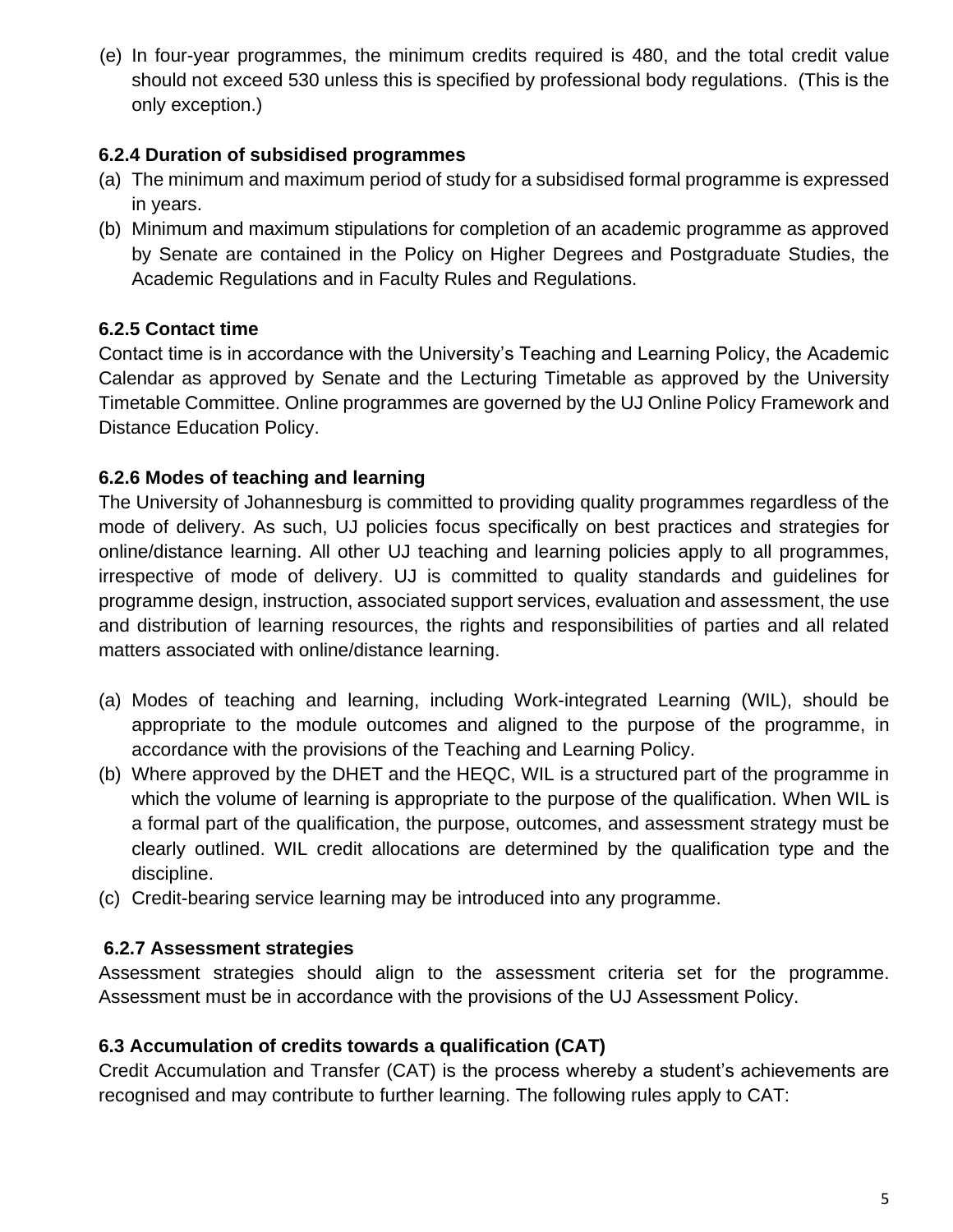## **6.3.1 Accumulation of credits towards a qualification that has not been completed by the candidate.**

In accordance with the HEQSF and subject to the provisions of the UJ Academic Regulations, all of the credits completed towards an incomplete qualification obtained at another institution may be considered by UJ as meeting part of the requirements for a UJ qualification, noting the requirement that 50% of the qualification must be completed at UJ.

### **6.3.2 Accumulation of credits towards a new qualification**

Subject to the UJ Academic Regulations, any or all of the credits obtained from an incomplete qualification at this, or another university may be recognised as meeting part of the requirements for a qualification offered by UJ. Up to a maximum of 50% of the credits obtained from a previously completed qualification at this or another university may be awarded by UJ, provided also that not more than 50% of the credits for the other qualification have been used towards that qualification.

## **6.3.3 HEMIS requirements (fail principle)**

A student wishing to transfer credits obtained towards a qualification for which he/she is currently registered, in accordance with stipulations under 6.3.2, may not exit from the programme without deregistering from that programme and transferring / registering for the new qualification, in accordance with University requirements.

## **6.4 Qualification Enrolment Compliance**

Registration for modules of a particular qualification must be in accordance with the following and subject to the Academic Regulations, as published:

- (a) The legal principle with reference to the 50% principle according to which a student must complete and pass 50% of the modules of the qualification concerned.
- (b) DHET and HEMIS rules regarding student registration.

## <span id="page-6-0"></span>**7. APPROVAL OF ACADEMIC PROGRAMMES**

- 7.1 All academic qualifications must be submitted for approval by Senate.
- 7.2 Qualifications and programmes are submitted for PQM clearance to the DHET if these programmes are part of the DHET approved Enrolment Plan.
- 7.3 All academic qualifications must be submitted for accreditation to the CHE. Once accredited, all qualifications must be registered on the NQF by SAQA.
- 7.4 It is incumbent on the Deans to ensure that the required professional body approvals are secured as and when required.

## <span id="page-6-1"></span>**8. MANAGEMENT OF ACADEMIC PROGRAMMES**

## **8.1 Faculty / College management**

The quality-related structures and mechanisms for the effective coordination and management of programmes reside within the faculty / college offering the programmes. The faculty / college structure must ensure that there are mechanisms to monitor quality and report to Senate via the STLC (see also par.10.1 and 10.2).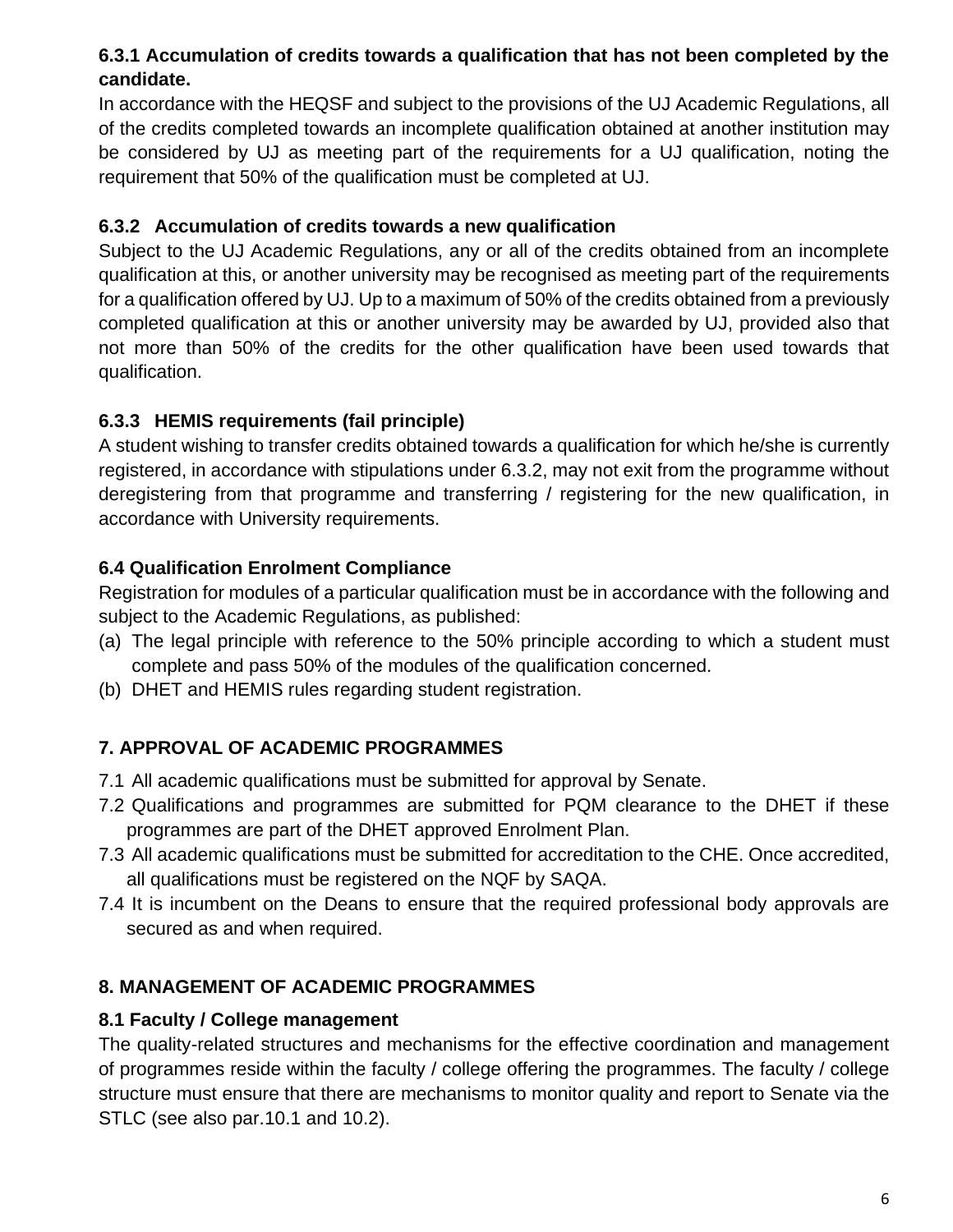#### **8.2 Programme coordination across faculties/college and departments**

In order to facilitate the attainment of the intended purpose, outcomes and credits, the coordination of programmes is the joint responsibility of the home faculty/College and the faculty/College within which programmes are offered. The academic assigned to coordinate programmes is responsible for the approval process, management, and sustainability of the programmes.

#### **8.3 Management of students**

#### **8.3.1 Current students**

Students registered in currently accredited programmes are managed in accordance with the relevant faculty / college rules and regulations as determined by the Faculty / College Board, approved by Senate, and contained in the faculty / College Rules and Regulations, and the Academic Regulations.

#### **8.3.2 Pipeline students**

This policy makes provision for pipeline students to be managed as outlined in the University's Academic Regulations.

#### **8.4 Role of professional bodies**

Programmes that lead to professional registration awarded by statutory professional bodies are managed in accordance with the professional requirements, agreements, and memoranda of understanding, as applicable.

#### <span id="page-7-0"></span>**9. MANAGEMENT OF QUALITY IN THE DEVELOPMENT AND DESIGN OF ACADEMIC PROGRAMMES – THE INTERNAL APPROVAL PROCESS**

The institutional review and programme accreditation requirements, as stipulated by the HEQC to assure the quality of academic programmes, with a view to continuous improvement, include management of the quality of the planning, development, design, and implementation of these programmes.

The management of the quality of programmes, the planning, development, and design, in accordance with the HEQC criteria, requirements and procedures, is the responsibility of Programme Coordinators, Heads of Departments and Executive Deans of faculties / college. Faculties / college ensure that there are quality structures and mechanisms in place to monitor and review on a continuous basis.

- 9.1The relevant faculty / college programme teams are responsible for the development and design of programmes in accordance with the requirements, the implementation thereof, and the monitoring of processes and practices.
- 9.2Faculty / college Quality Committees or their equivalents are responsible for ensuring the appropriateness and readiness of proposals.
- 9.3Within faculties, Faculty/ College Boards are responsible for the approval of proposals to offer new programmes. Faculty / College approval should be based on the Faculty's / College's academic and strategic plan, strategic resources required for the successful delivery of the programme and the adequacy of the documentation.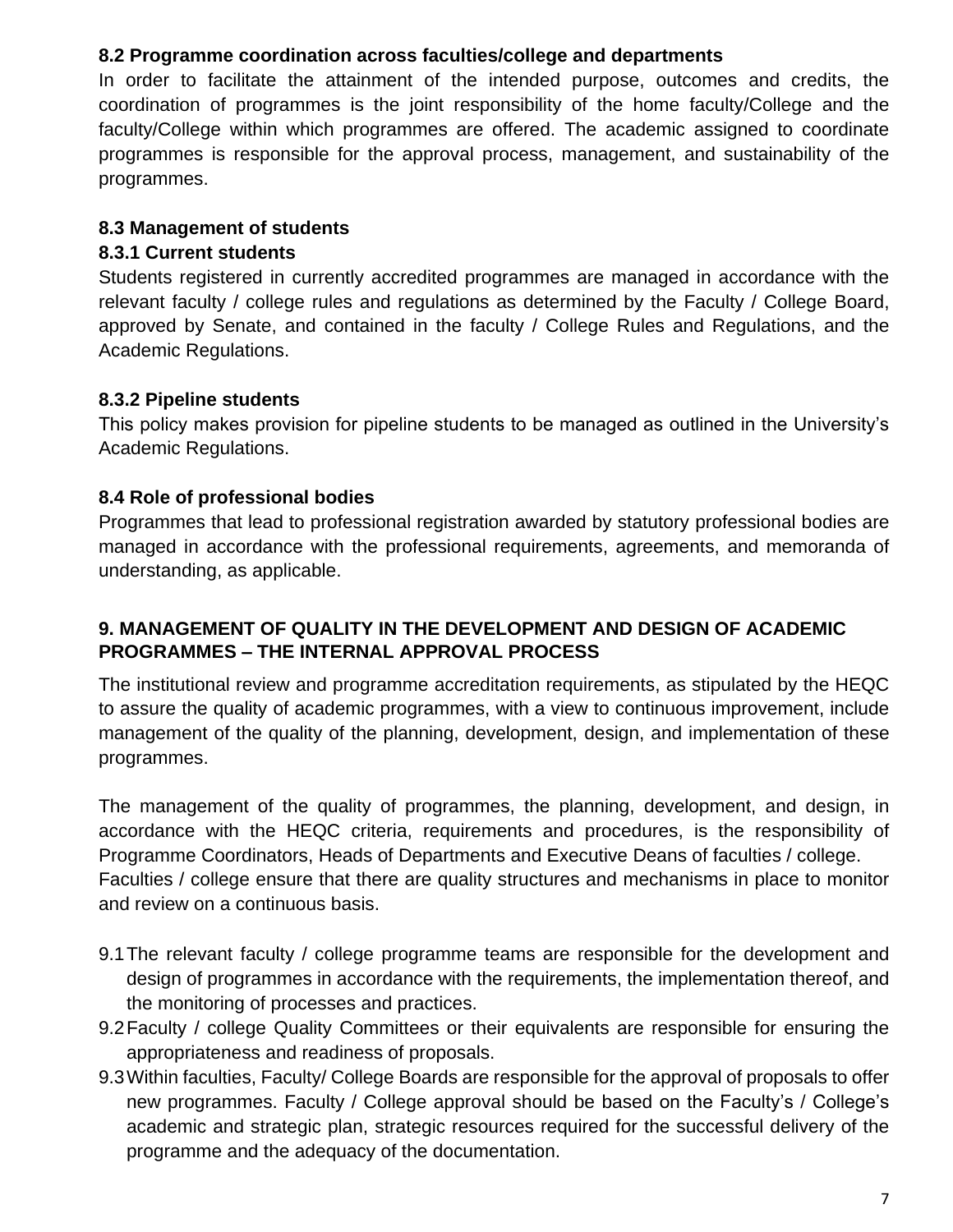- 9.4Support is offered to the Faculty / College prior to submission to by the Programme Working Group (PWG) which quality assures adherence to regulatory and policy requirements.
- 9.5Senate gives final approval for the offering of new programmes.
- 9.6Faculty / College Board/s are responsible for submissions to Professional Boards if required.

#### <span id="page-8-0"></span>**10. ACADEMIC PROGRAMME REVIEW AND MONITORING**

- 10.1 Regular formal reviews of all programmes (including Continuing Education Programmes, i.e., non-subsidised whole and short learning programmes) are conducted in terms of the UJ Quality Promotion Policy (March 2019) as required by the UJ Strategic Plan 2025.
- 10.2 Programme reviews serve the following purposes: the identification of areas of excellence and areas in need of improvement and/or accreditation/re-accreditation by a professional/statutory body.
- 10.3 Formal programme reviews consist of a self-evaluation phase, followed by a review by an external panel of experts resulting in a review report.
- 10.4 Programme reviews are reported to the Senate Teaching and Learning Committee twice a year.
- 10.5 Formal programme reviews are supported and facilitated by the Centre for Academic Planning and Quality Promotion (CAPQP).

#### <span id="page-8-1"></span>**11. REVIEW OF THE POLICY**

The policy review will be conducted in accordance with the approved University Policy on Policy Development and will take place in consultation with the relevant quality promotion structures at faculty/college and institutional level under the auspices of the official custodian of this policy, namely the Deputy Vice-Chancellor Academic.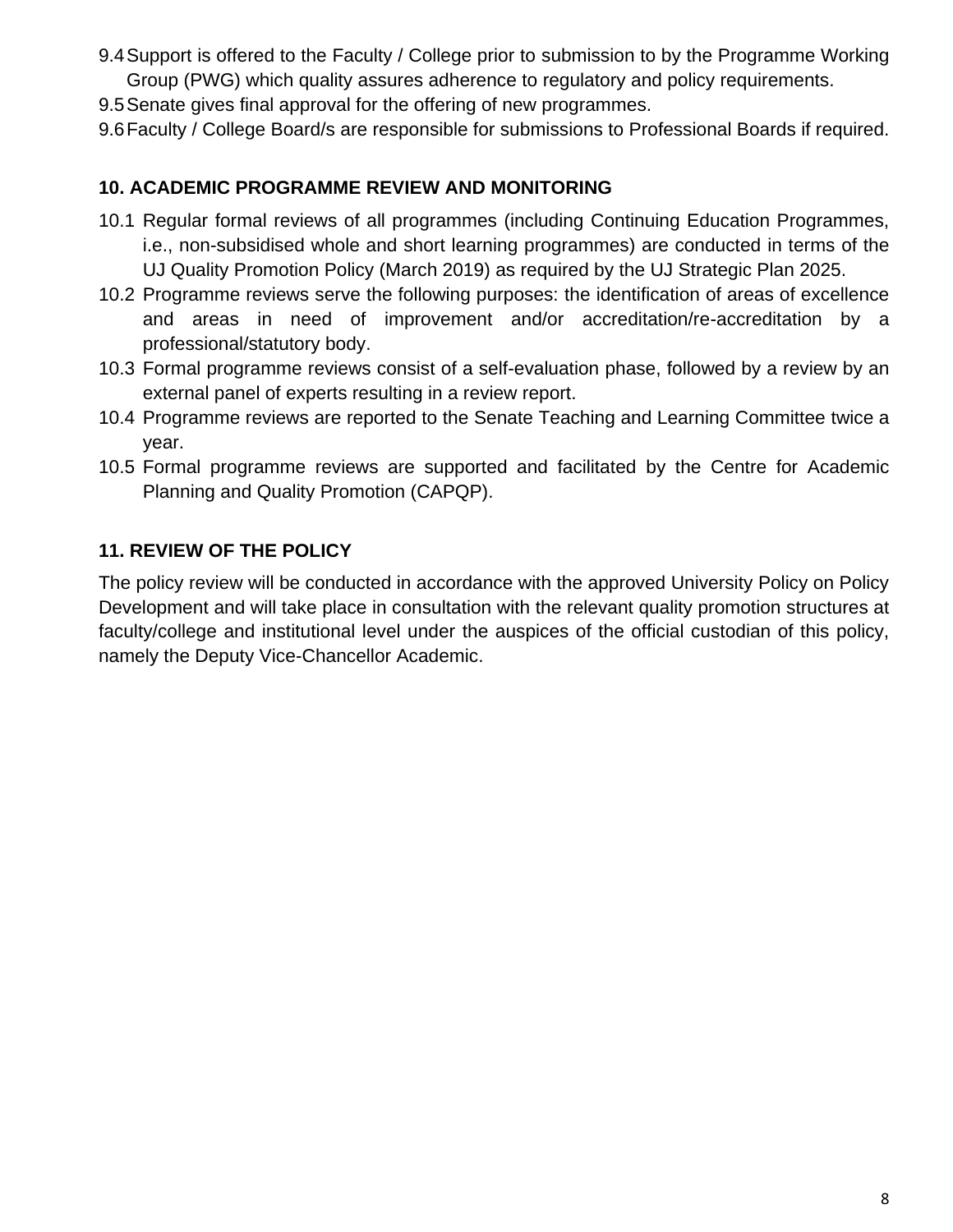## <span id="page-9-0"></span>**APPENDIX 1**

## **1. DEFINITIONS, TERMINOLOGY AND ACRONYMS**

For the purpose of this policy, unless otherwise stated, the following definitions shall apply.

| <b>TERM</b>                                      | <b>DEFINITION</b>                                                                                                                                                                                                                                                                                                                                                                                                                                                                                                                                                                                                                                 |
|--------------------------------------------------|---------------------------------------------------------------------------------------------------------------------------------------------------------------------------------------------------------------------------------------------------------------------------------------------------------------------------------------------------------------------------------------------------------------------------------------------------------------------------------------------------------------------------------------------------------------------------------------------------------------------------------------------------|
| Programme / learning<br>programme                | A programme / learning programme is a purposeful and structured set of<br>learning experiences (i.e., the teaching, learning and assessment<br>activities) that lead to a qualification (degree, diploma, or certificate). (e.g.,<br>BA is the qualification, but BA graduates will have differing learning<br>programmes depending on the subjects chosen).                                                                                                                                                                                                                                                                                      |
| <b>Blended learning</b>                          | Blended learning is contact learning with some distance- based online<br>support. For example, face-to-face teaching methods are used with<br>technologically mediated materials and learning activities, educational<br>software and print materials.                                                                                                                                                                                                                                                                                                                                                                                            |
| Certificate                                      | The degree, diploma or certificate programme awarded by the University to<br>a student who has met all the requirements for the completion of a<br>programme of study.                                                                                                                                                                                                                                                                                                                                                                                                                                                                            |
| Credit                                           | A measure of the volume of learning required for a module or programme,<br>quantified as the number of notional study hours required for the average<br>student to master the relevant learning outcomes. One credit is 10 Notional<br>Hours (NH).                                                                                                                                                                                                                                                                                                                                                                                                |
| <b>Credit Accumulation and</b><br>Transfer (CAT) | The process set out in the HEQSF whereby a student's achievements are<br>recognised and contribute to further learning, whether the student has<br>achieved the qualification or not. CAT provides for the recognition of credits<br>obtained at the same or another institution as meeting part of the<br>requirements for a qualification. Credits for an incomplete qualification may<br>be recognised as meeting part of the requirements for a different<br>qualification and subject to limits, credits for a completed qualification may<br>be recognised as meeting part of the requirements of another qualification<br>(HEQSF 2013:11). |
| <b>Notional hours</b>                            | Notional hours indicate all the learning activities (including teaching time,<br>assessment time, self-directed study time, etc.) that is needed to achieve<br>the learning outcomes. Typically, 1200 hours per year or 120 credits is<br>required per year of study. One credit equates to ten notional hours.                                                                                                                                                                                                                                                                                                                                   |
| <b>Continuing Education</b><br>Programmes        | A UJ-approved learning programme not funded by the DHET. Note: All<br>learning programmes which lead to a qualification on the HEQSF must be<br>accredited by the CHE and registered on the NQF by SAQA.                                                                                                                                                                                                                                                                                                                                                                                                                                          |
| <b>Distance Education</b>                        | A set of teaching and learning strategies (or educational methods) used to<br>overcome spatial and/or temporal separation between educators and<br>students. Distance education may be online or via correspondence.                                                                                                                                                                                                                                                                                                                                                                                                                              |
| <b>National Qualifications</b><br>Framework      | A structure within which all qualifications are registered at national level.                                                                                                                                                                                                                                                                                                                                                                                                                                                                                                                                                                     |
| Practical's                                      | Teaching and learning credit-bearing strategies that constitute a formal part<br>of the teaching and learning plan of an academic programme (e.g.<br>laboratory work, tutorials, research assignments, simulations), which makes<br>provision for the application of theory, techniques and skills and frequently<br>takes place on campus, but is not regarded as Work-Integrated Learning or<br>Service Learning.                                                                                                                                                                                                                               |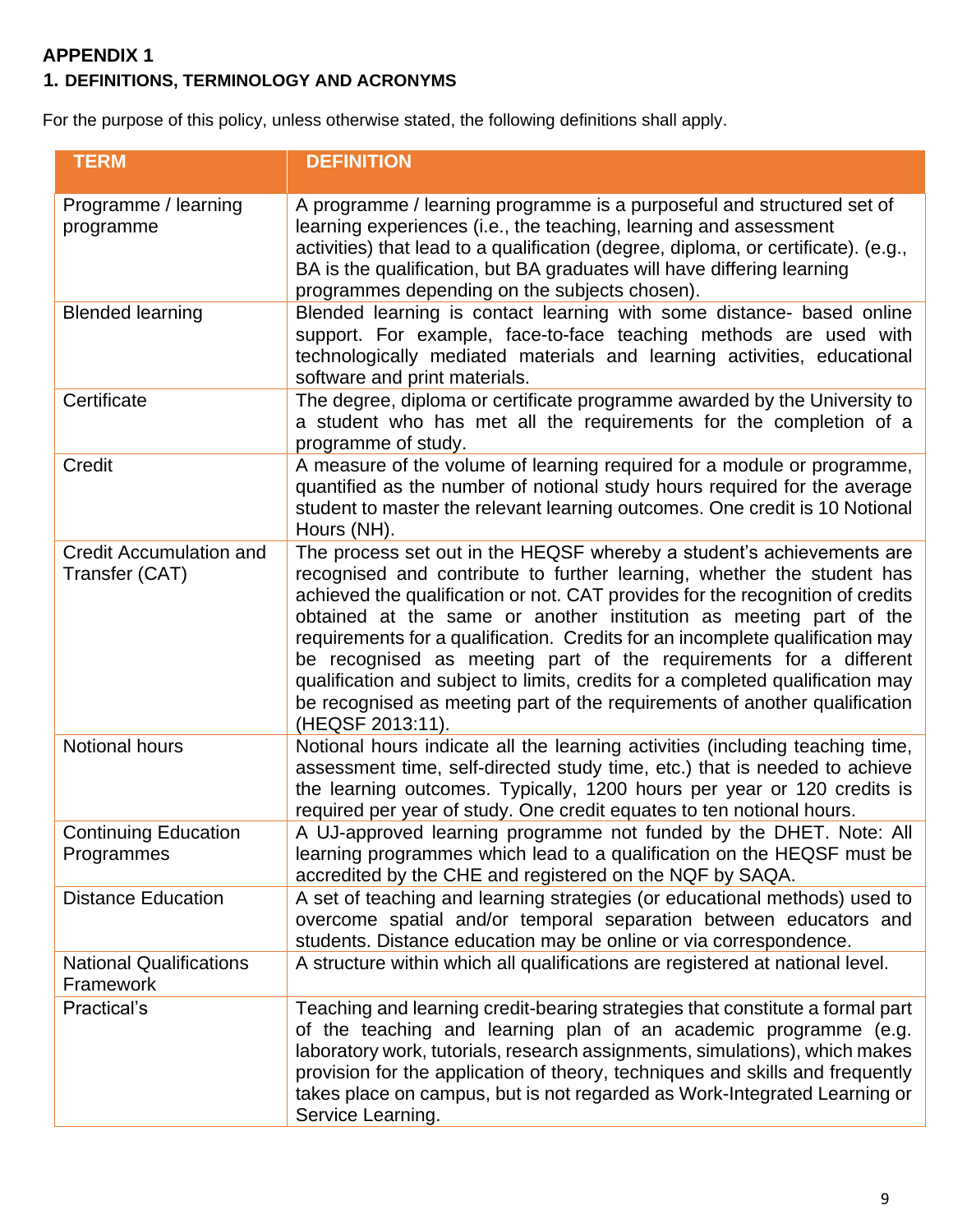| <b>TERM</b>                                | <b>DEFINITION</b>                                                                                                                                                                                                                                                                                                                                                                                                  |
|--------------------------------------------|--------------------------------------------------------------------------------------------------------------------------------------------------------------------------------------------------------------------------------------------------------------------------------------------------------------------------------------------------------------------------------------------------------------------|
| Programme-based<br>approach                | An approach in which a structured set of learning outcomes and related<br>assessment criteria are coherently developed to achieve the purpose of a<br>particular field of learning which leads to a qualification.                                                                                                                                                                                                 |
| Programme coordinator                      | The academic responsible for the academic coordination of a specific<br>learning programme / qualification, who operates within the framework of an<br>agreed-upon mandate and defined procedures and responsibilities.                                                                                                                                                                                            |
| Programme team                             | The team responsible for the development of academic programme<br>proposals, culminating in the preparation of applications in the correct<br>format to provide the basis for discussion in the approval process.                                                                                                                                                                                                  |
| Programme vs<br>qualification              | A qualification is an award registered on the NQF (for example, a Bachelor's<br>degree). A learning programme is the combination of modules leading to the<br>award of the degree and may vary depending on electives and majors<br>selected.                                                                                                                                                                      |
| Qualification                              | The formal recognition and certification of a learning achievement registered<br>on the NQF and awarded by an accredited institution.                                                                                                                                                                                                                                                                              |
| <b>Qualification descriptor</b>            | Specifies the exit-level of the qualification type, its credit-rating, purpose, and<br>characteristics. E.g.,                                                                                                                                                                                                                                                                                                      |
| Qualification designator                   | Describes a generic field of study, discipline or profession and is stated in<br>the qualification nomenclature, e.g., Bachelor of Science (BSc). Has<br>application to degrees only.                                                                                                                                                                                                                              |
| <b>Qualification qualifier</b>             | Reflects the specifications related to a specialised learning field, e.g., a<br>degree in Information Technology will reflect the qualifier as follows: BSc in<br>Information Technology.                                                                                                                                                                                                                          |
| <b>Qualification type</b>                  | The national classification of qualifications on the HEQSF.                                                                                                                                                                                                                                                                                                                                                        |
| <b>Service Learning</b>                    | Experiential learning opportunities which provide students with the<br>opportunity to reflect and apply on knowledge acquired in the classroom in<br>a community / practice.                                                                                                                                                                                                                                       |
| Subsidised programme<br>(formal programme) | A programme of learning funded by the DHET and reflected on the<br>University's Programme Qualification Mix (PQM). The programme is<br>accredited by the CHE and registered on the NQF by SAQA.                                                                                                                                                                                                                    |
| <b>University</b>                          | University of Johannesburg                                                                                                                                                                                                                                                                                                                                                                                         |
| <b>Work-Integrated Learning</b><br>(WIL)   | The component of a learning programme that focuses on the application of<br>learning in an authentic learning work-based context under the supervision<br>and/or mentorship of a person/s representing the workplace. It addresses<br>specific competencies identified for the acquisition of a qualification that<br>make the student employable and assist in the development of related<br>personal attributes. |

<span id="page-10-0"></span>

| <b>ACRONYMS</b> |                                                       |
|-----------------|-------------------------------------------------------|
| <b>CHE</b>      | Council on Higher Education                           |
| <b>DHET</b>     | Department of Higher Education and Training           |
| <b>HEQC</b>     | <b>Higher Education Quality Committee</b>             |
| <b>HEQSF</b>    | <b>Higher Education Qualifications Sub-Framework</b>  |
| <b>HEMIS</b>    | <b>Higher Education Information Management System</b> |
| <b>NQF</b>      | <b>National Qualifications Framework</b>              |
| <b>PQM</b>      | <b>Programme Qualification Mix</b>                    |
| <b>SAQA</b>     | South African Qualifications Authority                |
| UJ              | University of Johannesburg                            |